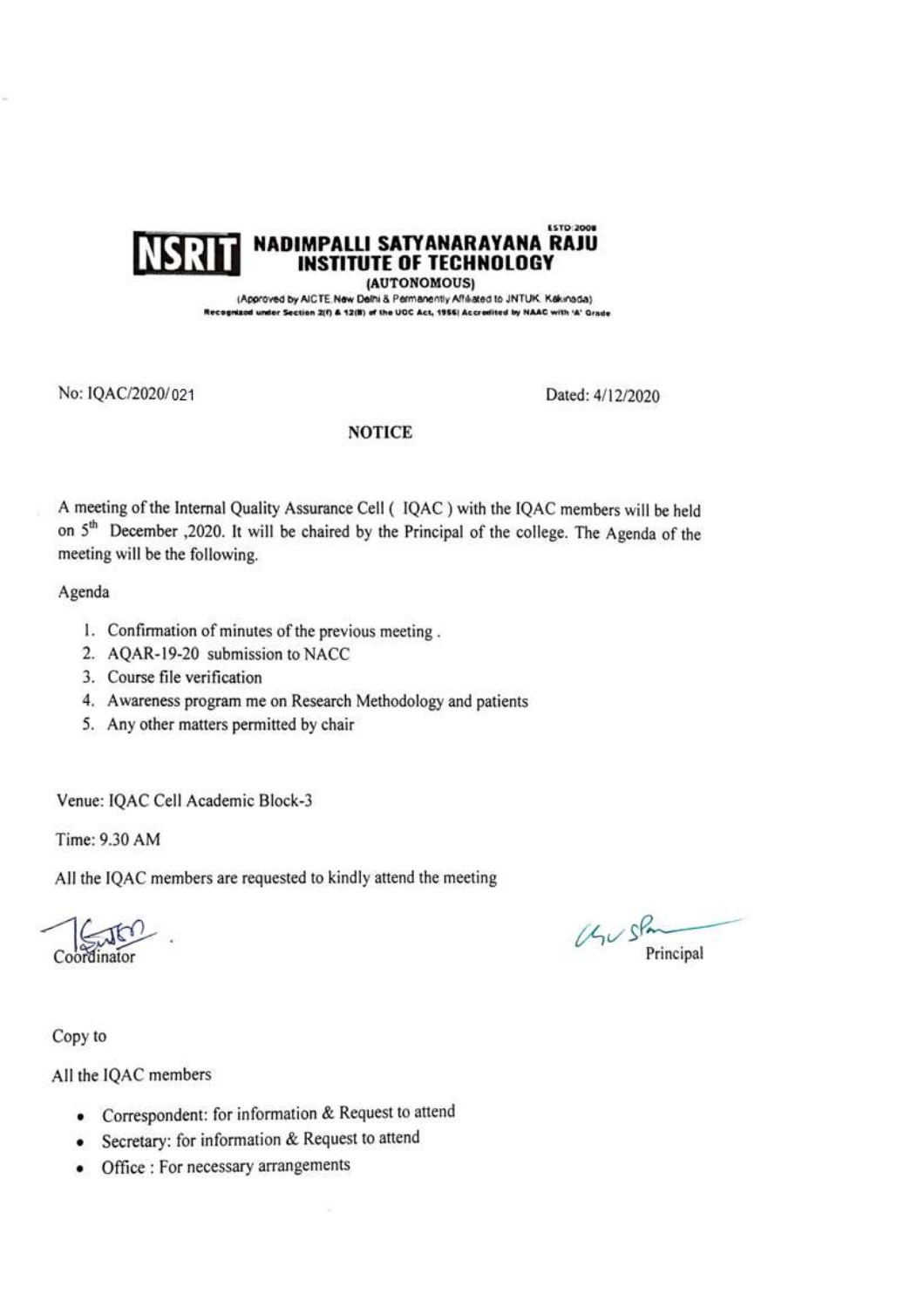# RESOLUTIONS:

Principal & Chairman- 1QAC welcomed the gathering consisting of members of constituted **IQAC** 

- I. Minutes of the previous meeting were confirmed
- AQAR submission last date is 31-05-2021.
- 3. AQAR submission to wetting committec on 24-02-2021.
- 4. Google sheet will be sent to department IQAC coordinator for updation of AQAR.
- 5. Hardcopy proof for all seven criteria to bc collected by 1QAC coordinator.
- 6. AQAR will be consolidated by central IQAC coordinator.
- 7. All department coarse file will be verified after lst Mid examination as per schedule.
- 8. Events & Meeting one Google drive, faculty profile one Google drive, AQAR Google sheets one drive - All three will be stored in central server.
- 9. Research Methodologies and Patent filing one FDP for 2-5days will be conducted by 1QAC.
- 10. One week FDP on OBE will be planned by 1QAC.



IQAC meeting held in 1QAC cell at 9:30AM

Coordinator Principal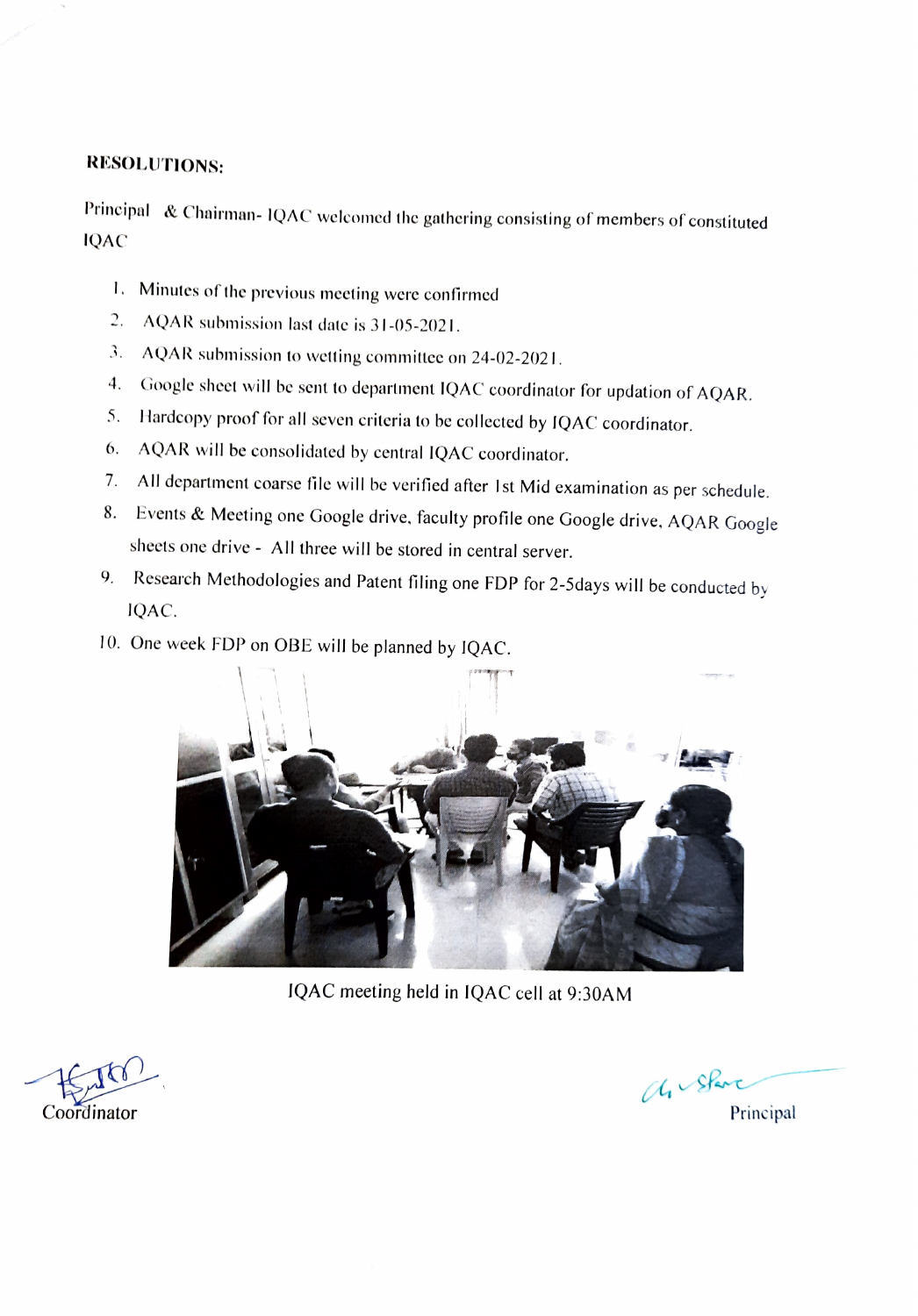

**10.02.2021**

# **Circular No. NSRIT (A) / IQAC Meeting / 2020 – 2021/ 23**

This is to inform all the members that there will be meeting of all IQAC members on February11<sup>th</sup>, 2021 (Thursday) at 03:00PM at Board Room, Block-3with the following agenda. All members are requested to attend the meeting.

# **Agenda**

1.Confirmation of the minutes of the previous meeting

2.Analysis of student participation in co-curricular& Extra- curricular Activities.

3.Academic Audit.

4.Verification of AQAR 2018-19 by prof K.C.B. Rao & Management members for Resubmission

- 5. Verification of the data in NIRF Ranking Application
- 6. Mid-I Analysis of II, III and IV B. Tech -I Sem held in the month of January
- 7. Any other point with the permission of the chair



Dr. N.V.V.S. Suryanarayana

# **Coordinator-IQAC**

Copy to : (a) Secretary and Treasurer for kind information

- (b) Principal
	- (d) Individual members
	- (e) File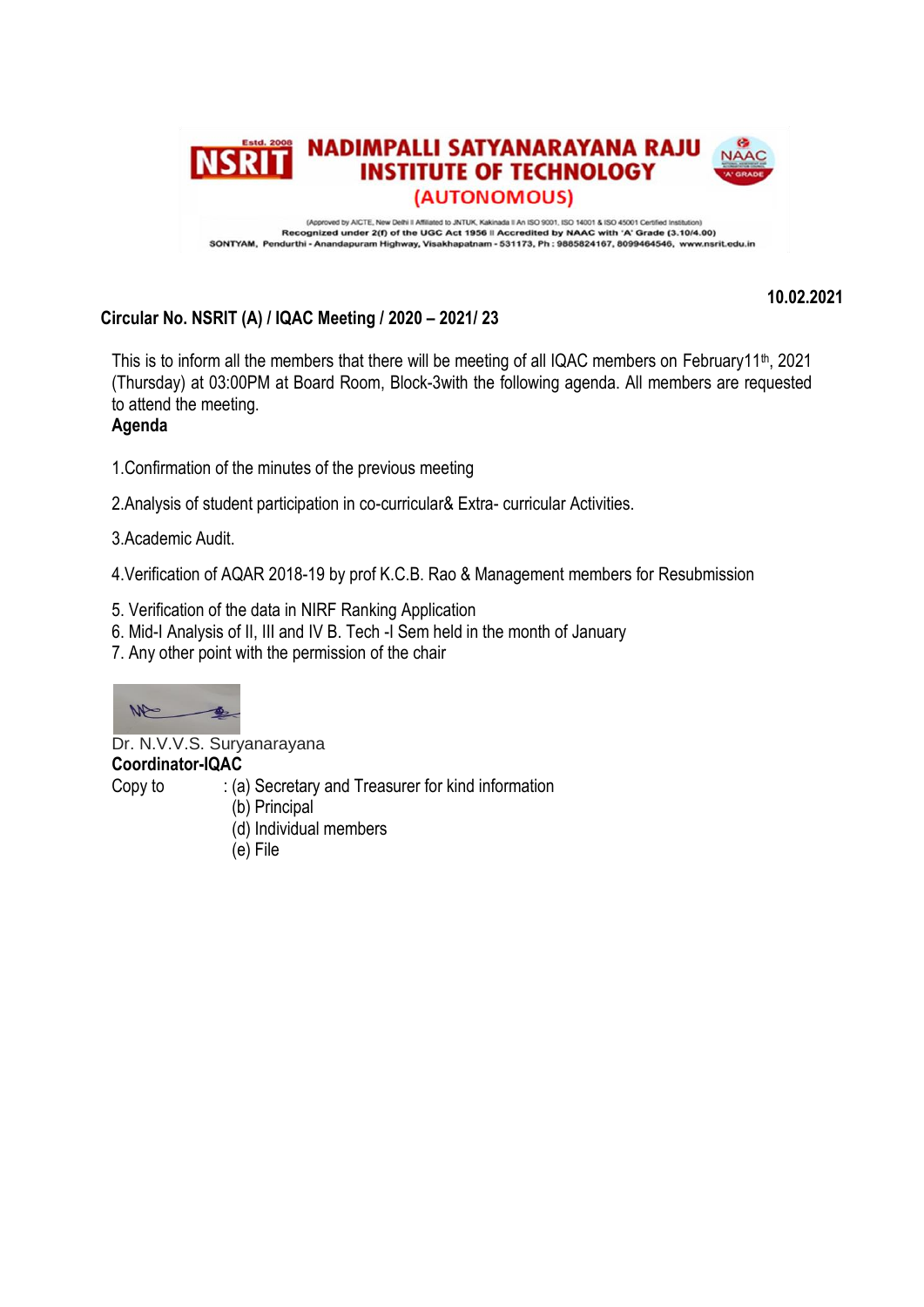### **Meeting was conducted in Board Room on 1/2/21 (Thursday)**

### **RESOLUTIONS:**

Principal & Chairman- IQAC welcomed the gathering consisting of members of constituted IQAC

I. Minutes of the previous meeting were confirmed

2. a) Republic Day 26.01-2021: As a regular custom of the Institution, NSRIT has honored the topper of 2017-2021 admitted batch students among the boys of the college Mr.Vommi Venkata Balaji from IV year B. Tech Mechanical Engineering by giving him a privilege of hoisting the flag.

b) Induction Programme from 25.01.2021-06.02.2021: The members congratulated the FED department for conducting successfully the induction programme for the newly admitted students into I B. Tech.

3. It is resolved to conduct academic audit from 24-02-2021 to 03-03-2021

4. The NAAC expert Prof. K.C.B. Rao, Professor & Head Department of Electronics & Communication Engineering JNTUK-University College of Engineering, Vizianagaram verified the data entered and proofs uploaded in the portal and gave valuable suggestions and informed that next round verification will be done on 14-03-2021.

5. The members gone through the data entered in NIRF applications, congratulated Dr. G. Satyanarayana and A.O for their efforts and gave clearance for submissions.

6. The members gone through the Mid1 analysis and proposed to conduct remedial classes for slow learners by allotting slots in timetable and advised to motivate advance learners to join in ARC for enhancement of their skills.

7. Under any other point: Members discussed the status of students projects and advised project dates to complete the projects by this month end.

 $M$ 

Dr. N.V.V.S. Suryanarayana **Coordinator-IQAC** Principal

 $\lambda$   $\lambda$  as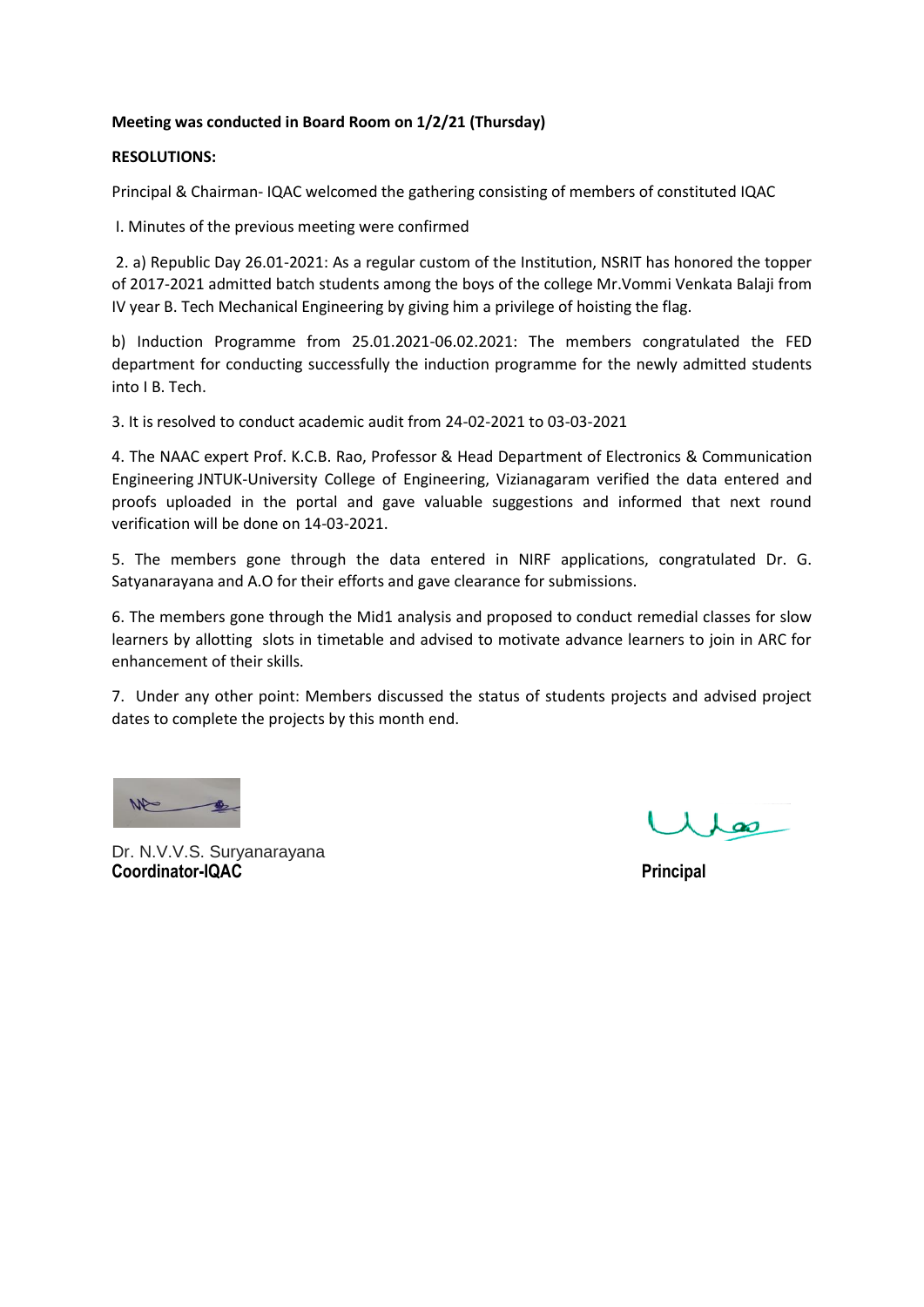

# **Circular No. NSRIT (A) / IQAC Meeting / 2020 – 2021/ 24 13.03.2021**

This is to inform all the members that there will be meeting of all IQAC members on March 14<sup>th</sup>, 2021 (Saturday) at 03:00PM through online mode with the following agenda. All members are requested to attend the meeting.

# **Agenda**

1.Confirmation of the minutes of the previous meeting

2.Auditing of Faculty & Student achievements.

3.Verification of AQAR 2018-19 by prof K.C.B. Rao & Management members for Resubmission

- 4. Discussion on Audit Report conducted from 24-02-21 to 03-03-2021.
- 5. Student's status in Competitive exams

6.Review on applied Research Funding projects to DST/AICTE/SERB/DRDO/NRB.

7. Any other point with the permission of the chair



Dr. N.V.V.S. Suryanarayana **Coordinator-IQAC** Copy to : (a) Secretary and Treasurer for kind information (b) Principal

- (d) Individual members
- (e) File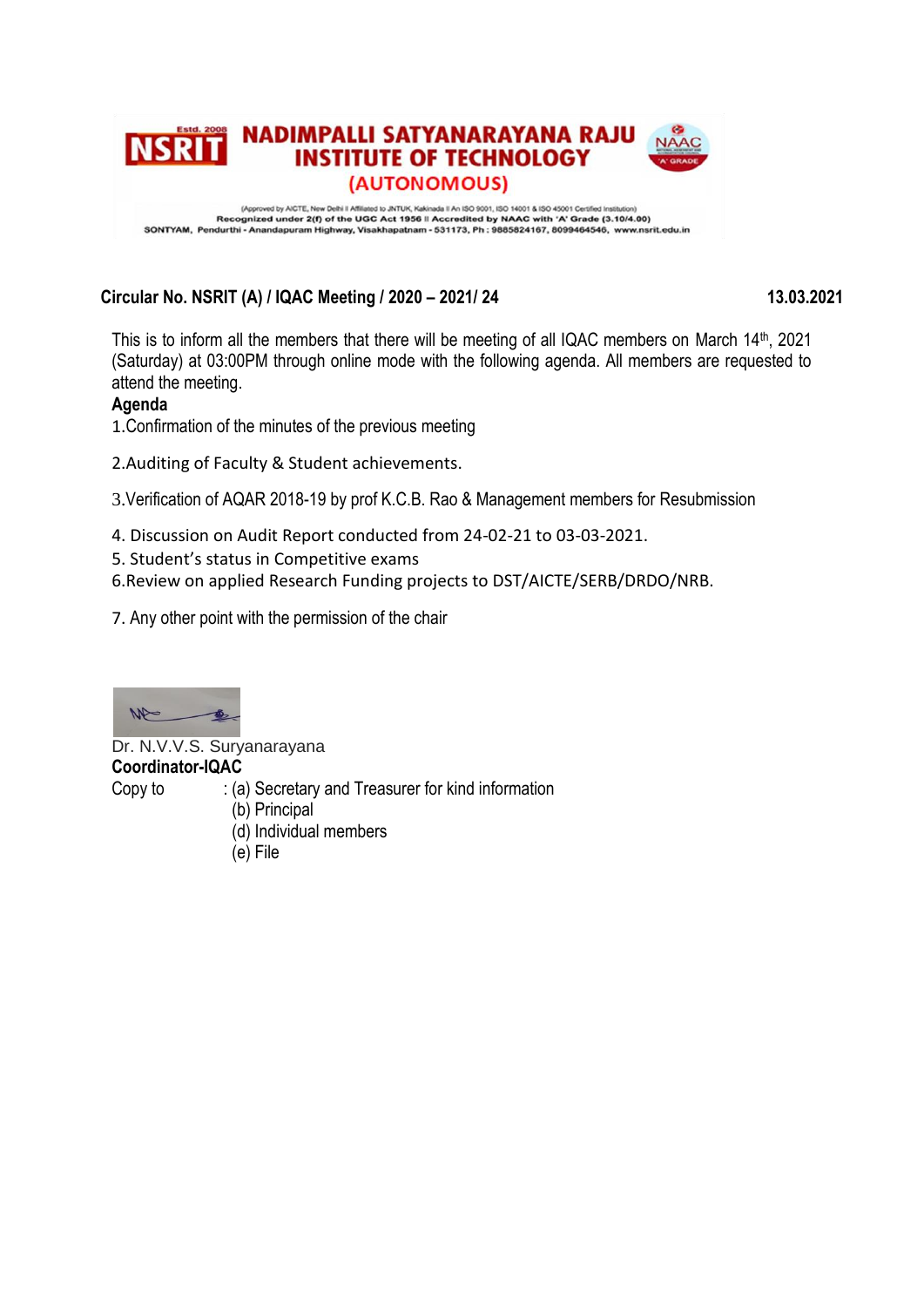# **Meeting was conducted in Board Room on 14/3/21 ( Saturday)**

### **RESOLUTIONS:**

Principal & Chairman- IQAC welcomed the gathering consisting of members of constituted IQAC

I. Minutes of the previous meeting were confirmed

2. Members congratulated the faculty and students who have participated in various Technical/ Co-Curricular and Extra Curricular Activities and advised them to make use of the Knowledge, Skill and Experience gained through them in the holistic development of students and faculty.

3. The NAAC expert Prof. K.C.B. Rao, Professor & Head Department of Electronics & Communication Engineering JNTUK-University College of Engineering, Vizianagaram verified the data entered and proofs uploaded in the portal and expressed satisfaction over the updating of AQAR 2018-2019 based on the suggestion given on 11-02-2021 and suggested to cross check the data with the proofs available, before submitting.

4. Members gone through the report submitted by the audit team members and advised the departments to update the files as per the suggestions given by the members.

5. Members congratulated the students who were qualified in National/ State level competitive examinations and wished them a good career ahead.

6. Due to the Pandemic situation the process of sanctioning Projects/ Research funds was not taken up the Government. But faculty was advised to be ready with proposals for applying whenever asked by various agencies.

7. Under any other point: Members discussed the status of students projects and advised project dates to complete the projects by this month end.

W

Dr. N.V.V.S. Suryanarayana **Coordinator-IQAC** Principal

 $\lambda$   $\lambda$  as  $-$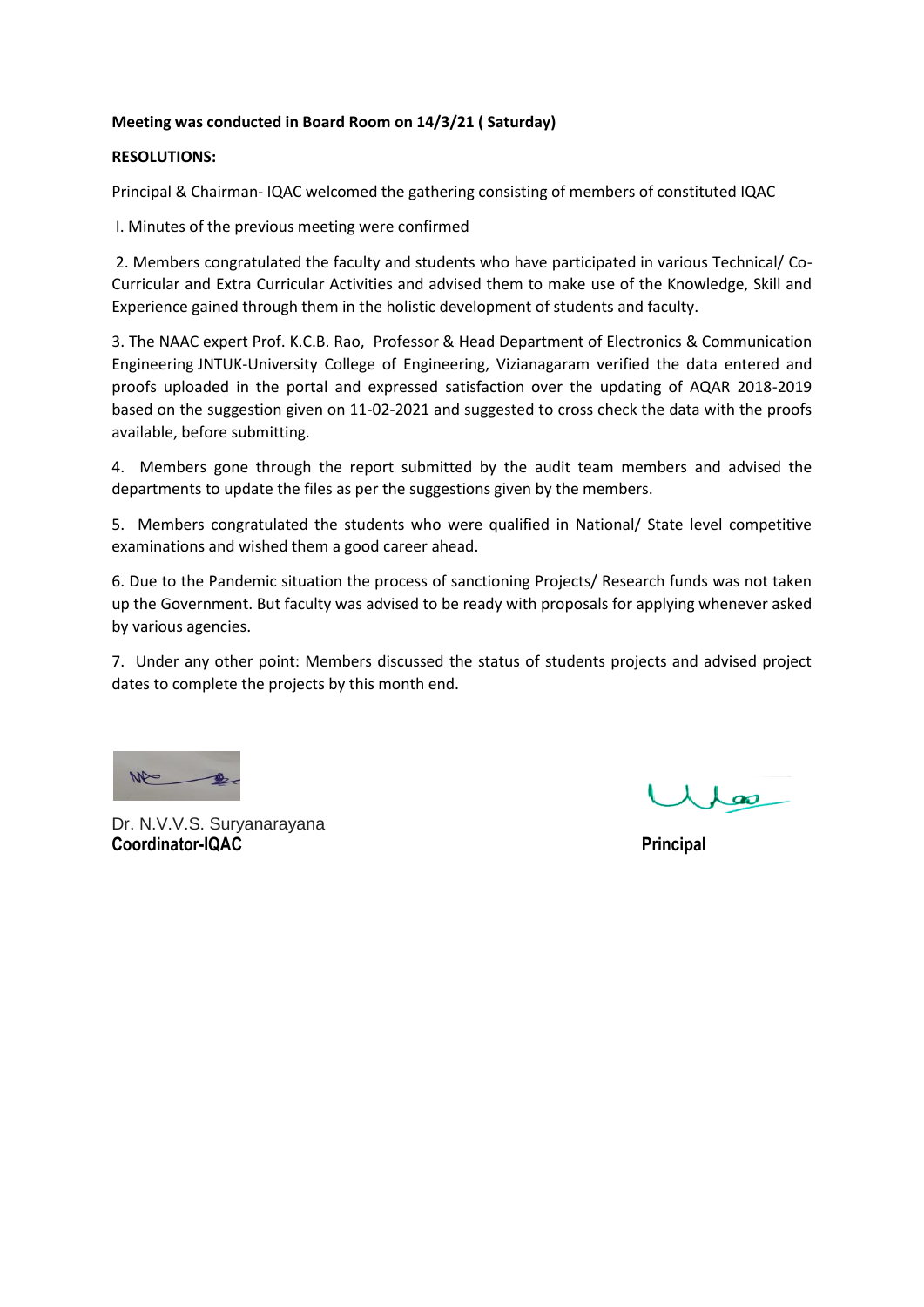

**10.04.2021**

# **Circular No. NSRIT (A) / IQAC Meeting / 2020 – 2021/ 25**

This is to inform all the members that there will be meeting of all IQAC members on April11<sup>th</sup>, 2022 (Saturday) at 03:00PM through online mode with the following agenda. All members are requested to attend the meeting.

# **Agenda**

1.Confirmation of the minutes of the previous meeting

- 2.Analysis of attendance & mentoring registers
- 3.Review on IIIC & Entrepreneur Development cell.
- 4. Verification of AQAR 2019-20 by prof K.C.B. Rao & Management members
- 5. Submission of AQAR 2018-19
- 6. Mid-II Analysis of II, III and IV B. Tech -I Sem held in the month of March
- 7. Mid-I Analysis of I B. Tech -I Sem held in the month of March
- 8. One day seminar on Teaching methodologies.
- 9. Any other point with the permission of the chair



Dr. N.V.V.S. Suryanarayana **Coordinator-IQAC**

Copy to : (a) Secretary and Treasurer for kind information

- (b) Principal
- (d) Individual members
- (e) File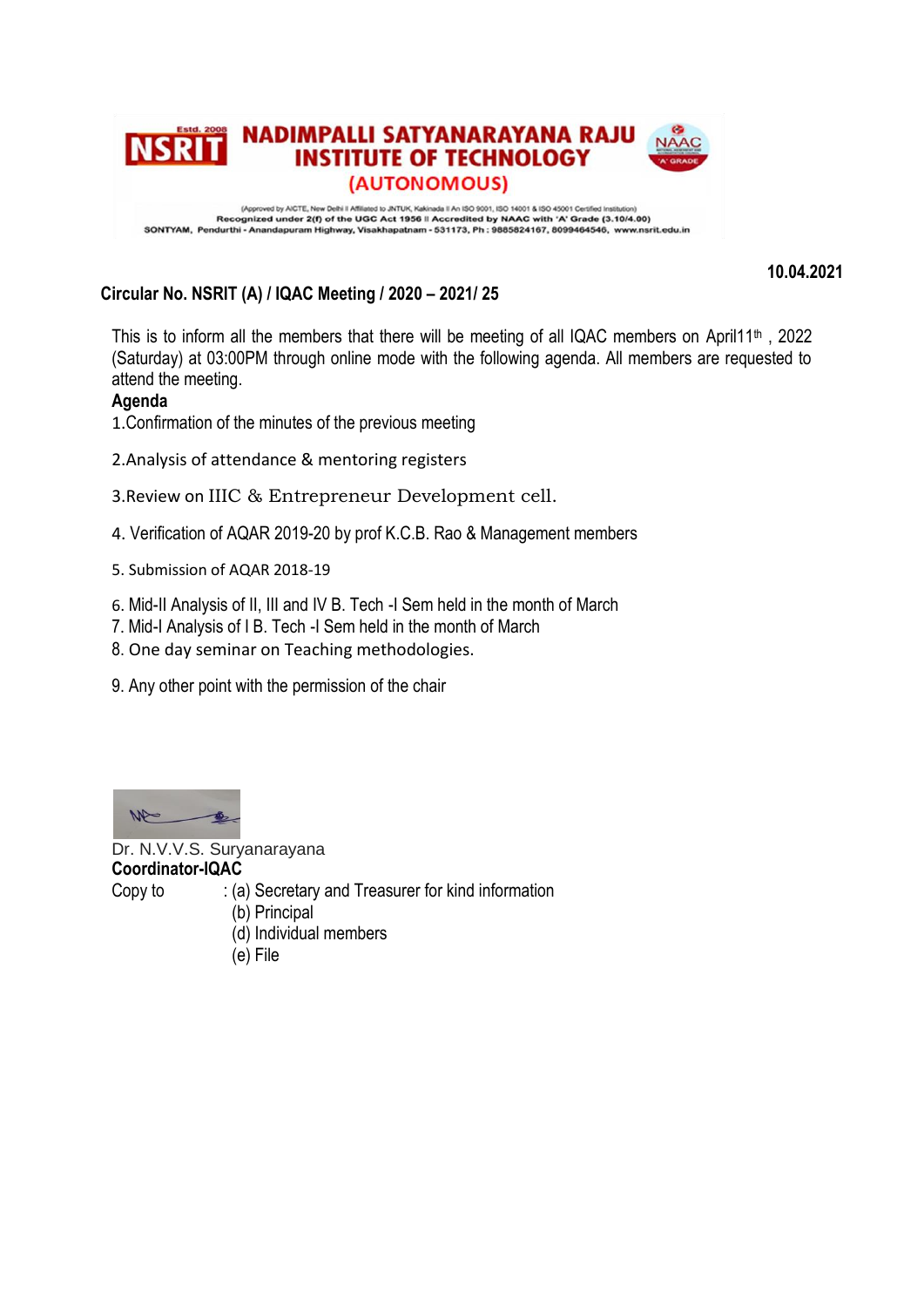### **Meeting was conducted in Board Room on 11/4/21 ( Saturday)**

### **RESOLUTIONS:**

Principal & Chairman- IQAC welcomed the gathering consisting of members of constituted IQAC

I. Minutes of the previous meeting were confirmed

2. Members reviewed the process of mentoring done by the faculty members and suggested to record the feedback of the parents also in the mentor registers.

4. The NAAC expert Prof. K.C. B. Rao, Professor & Head of the Department of Electronics & Communication Engineering, JNTUK-University College of Engineering, Vizianagaram verified the data entered and proofs uploaded in the portal and gave valuable suggestions

5. Members gone through the finalized AQAR 2018-19 and gave clearance to IQAC for resubmission within a week.

6. Members have gone through the MID-II analysis submitted by various departments and advised to take personal care on the students who scored less marks and see that all students get good result in the semester end exams.

7. The members gone through the Mid I analysis of the I B. Tech I Sem students and proposed to conduct remedial classes for slow learners by allotting slots in timetable, and advised to give extra assignments to advance learners.

8. It is noted that the proposed seminar on teaching methodologies was not conducted and instructed IQAC to conduct as early as possible during the summer vacation.

9. Under any other point, members discussed the status of student's projects and advised project dates to complete the projects by this month end.

Dr. N.V.V.S. Suryanarayana **Coordinator-IQAC** Principal

 $\lambda$  and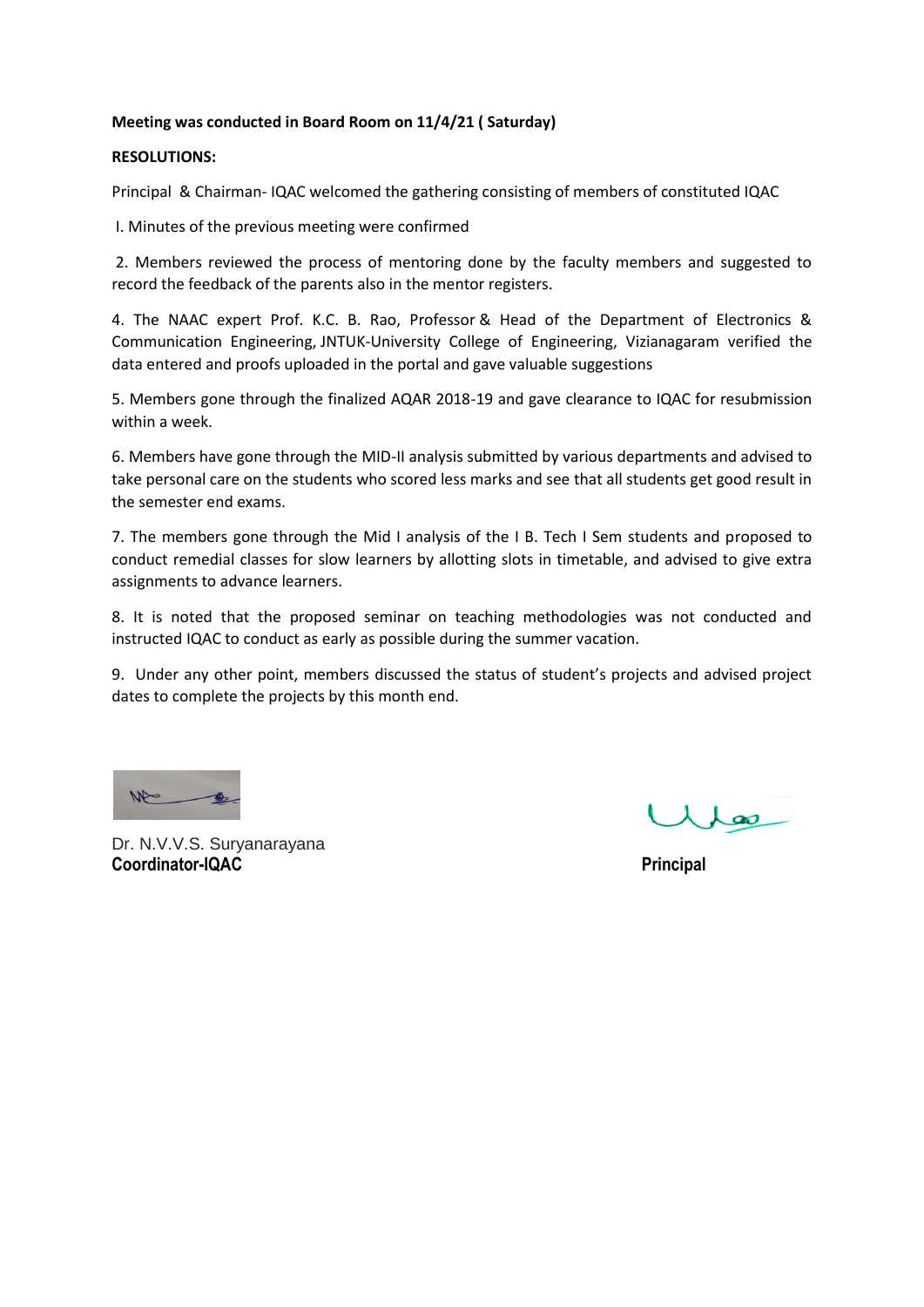

Approved by AICTE, New Delhi I Affiliated to JNTUK, Kakinada II An ISO 9001, ISO 14001 & ISO 45001 Certifed Institution)<br>Recognized under 2(f) of the UGC Act 1956 II Accredited by NAAC with 'A' Grade (3.10/4.00)<br>SONTYAM, P

**14.05.2021**

# **Circular No. NSRIT (A) / IQAC Meeting / 2020 – 2021/26**

This is to inform all the members that there will be meeting of all IQAC members on May15<sup>th</sup>, 2021(Saturday) at 03:00PM at Board room with the following agenda. All members are requested to attend the meeting.

**Agenda**

- 1.Grant of Leave of Absence
- 2.Confirmation of the minutes of the previous meeting
- 3.Auditing of seminars/conferences/workshops/FDP conducted.
- 4.Audit of Annual budget.
- 5.Preparation & Submission of AQAR.
- 6. Conduction of webinar on Constitution Day
- 7. Celebration of Yoga Day
- 8. Auditing of student placement & higher education.
- 9. Any other point with the permission of the chair

K. Ram Prasad

**Mr. Kona Ram Prasad I/C Coordinator-IQAC** Copy to : (a) Secretary and Treasurer for kind information (b) Principal (d) Individual members

(e) File